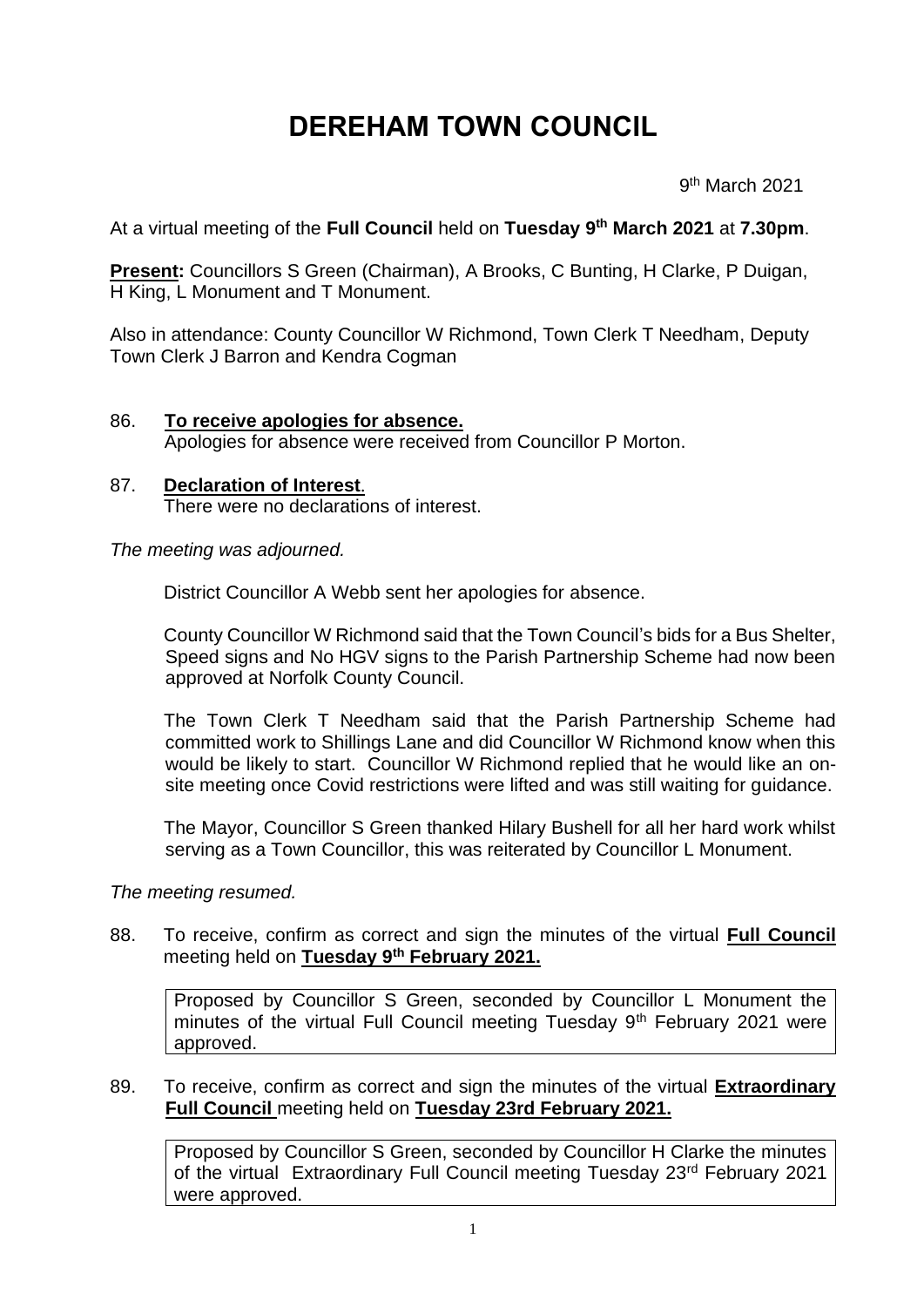# 90. **Virtual Finance & Governance Committee meeting**

(a) To receive, confirm as correct and sign the minutes of the meeting held on **Tuesday 2nd March 2021.**

Proposed by Councillor T Monument, seconded by Councillor S Green the minutes of the virtual Finance & Governance meeting Tuesday 2<sup>nd</sup> March 2021 were approved.

(b) To receive a report from the Chairman, discuss any matters arising therefrom and vote on recommendations.

The following recommendations were agreed and approved by the Council:

## **To review expenditure against budget.**

It was agreed that any underspend in the Grants budget be carried forward into the 2021/2022 financial year to provide additional financial support to voluntary and community groups to bounce back after the COVID crisis.

## **To review Financial Regulations.**

It was agreed that the financial regulations relating to receiving formal tenders, be amended to include time-locked email in-boxes, which would receive email tenders but would be locked until after the deadline for receiving tenders.

## **To review office arrangements**

It was agreed that the current office be moved to the current committee room, and that a new community meeting room be created in half of the existing office.

## 91. **To receive and adopt the list of accounts paid, the Financial Statement and list of accounts to be paid.**

Proposed by Councillor S Green, seconded by Councillor L Monument the list of accounts paid, the Financial Statement and list of account to be paid were agreed.

## 92. **To consider co-opting new Councillors.**

Councillors listened to a short presentation from the prospective Councillor before the voting commenced.

It was agreed that Kendra Cogman be co-opted as a Councillor.

Kendra Cogman signed her acceptance of office and joined the meeting.

## 93. **To receive update from Town Plan working group, confirm membership and consider terms of reference for the group.**

The Mayor, Councillor S Green updated Councillors and it was confirmed that the following Councillors were part of the working group: Councillors S Green, H Clarke, P Duigan and P Morton with Councillor L Monument as substitute should she be needed. The Terms of Reference were agreed subject to an amendment